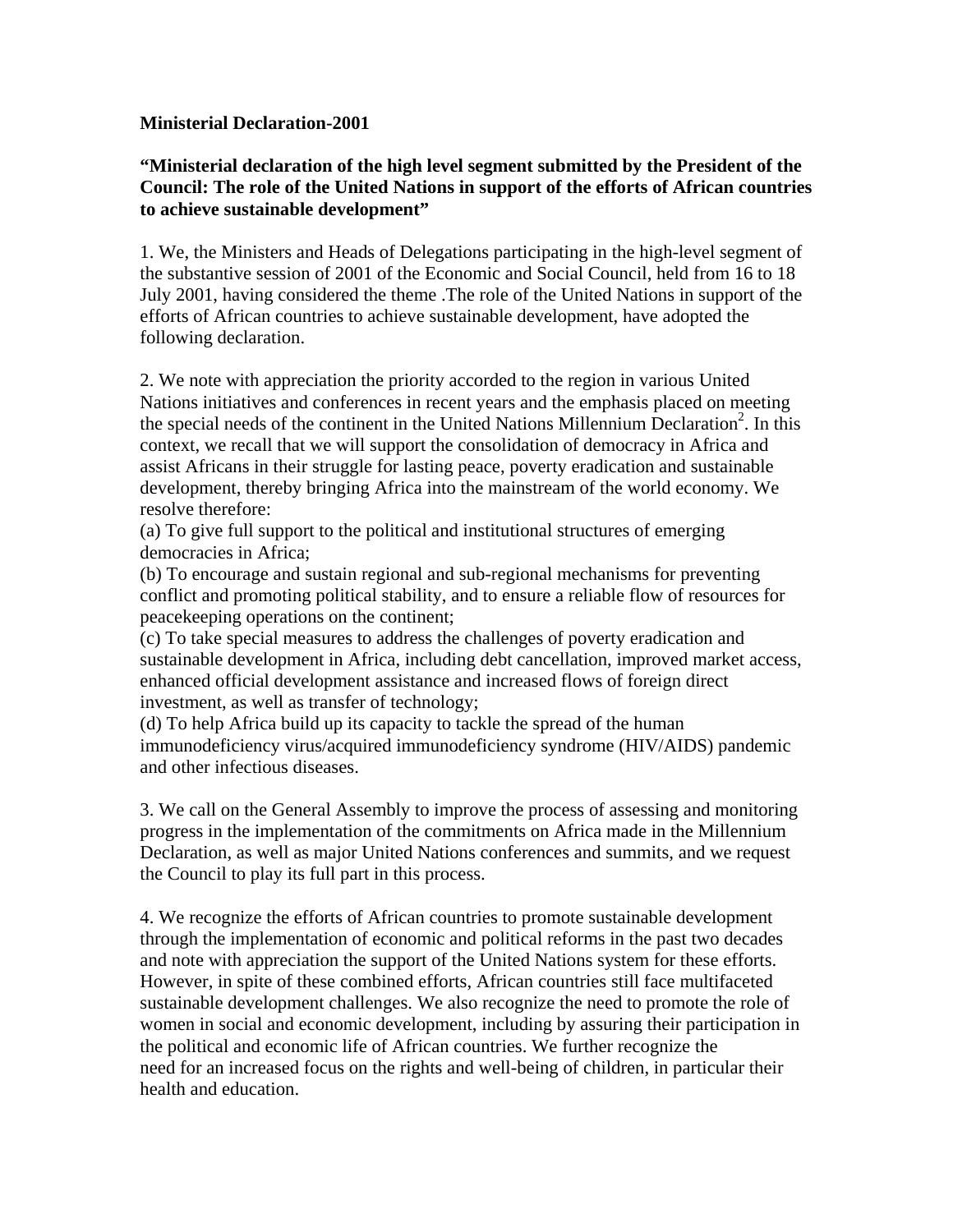5. We welcome the leadership efforts of African leaders to develop an African-owned and African-led framework for action towards the sustainable development of the African continent, and call on the United Nations system and the international community to support the New African Initiative recently adopted by the Organization of African Unity (OAU) at its thirty-seventh summit, held in Lusaka in July 2001. In this regard, we invite the Secretary-General to take the requisite measures to ensure an effective and coordinated response of the United Nations system to the Initiative. We acknowledge the call made by the African heads of State for a special session of the General Assembly to consider how best to support the Initiative.

6. We are convinced that the United Nations system is uniquely placed to play a key role in supporting Africa's efforts and to help create a momentum for a productive and mutually beneficial partnership between Africa and the international community and civil society, including the private sector. In this connection, we recognize the important role played by the United Nations through its development activities in Africa. We note that while United Nations organizations have undertaken many activities in the field, particularly in the area of poverty eradication, results have not always matched expectations.

7. In order for the United Nations system to effectively support Africa's efforts towards achieving sustainable development, we consider the following to be crucial.

## **"Integrating peace and development"**

8. We recognize the critical links between peace, democracy, national efforts towards the promotion of good governance, respect for all internationally recognized human rights and fundamental freedoms, including the right to development, and sustainable development in Africa. In this regard, we believe that economic growth supportive of poverty eradication and development should be at the core of conflict prevention strategies. There should be a coordinated and comprehensive approach by all partners in order to support such economic growth, reconstruction and recovery, peace building, national efforts in promoting good governance and strengthening the rule of law. To ensure that these links are operationalized, we call on the United Nations to do the following:

(a) Mobilize political support and resources for implementing the various United Nations poverty eradication initiatives and programmes for Africa through strengthened partnerships with African Governments, bilateral donors, the Bretton Woods institutions and civil society organizations, including the private sector;

(b) Strengthen the capacity of African Governments to make the linkages between the economic and social dimensions of poverty reduction strategies, and assist in monitoring and analysis before and after such strategies are produced;

(c) Support African countries in promoting economic and social policies that are pro-poor and gender-sensitive, including employment and income-generating opportunities for poor people, women and youth through microfinance, community-based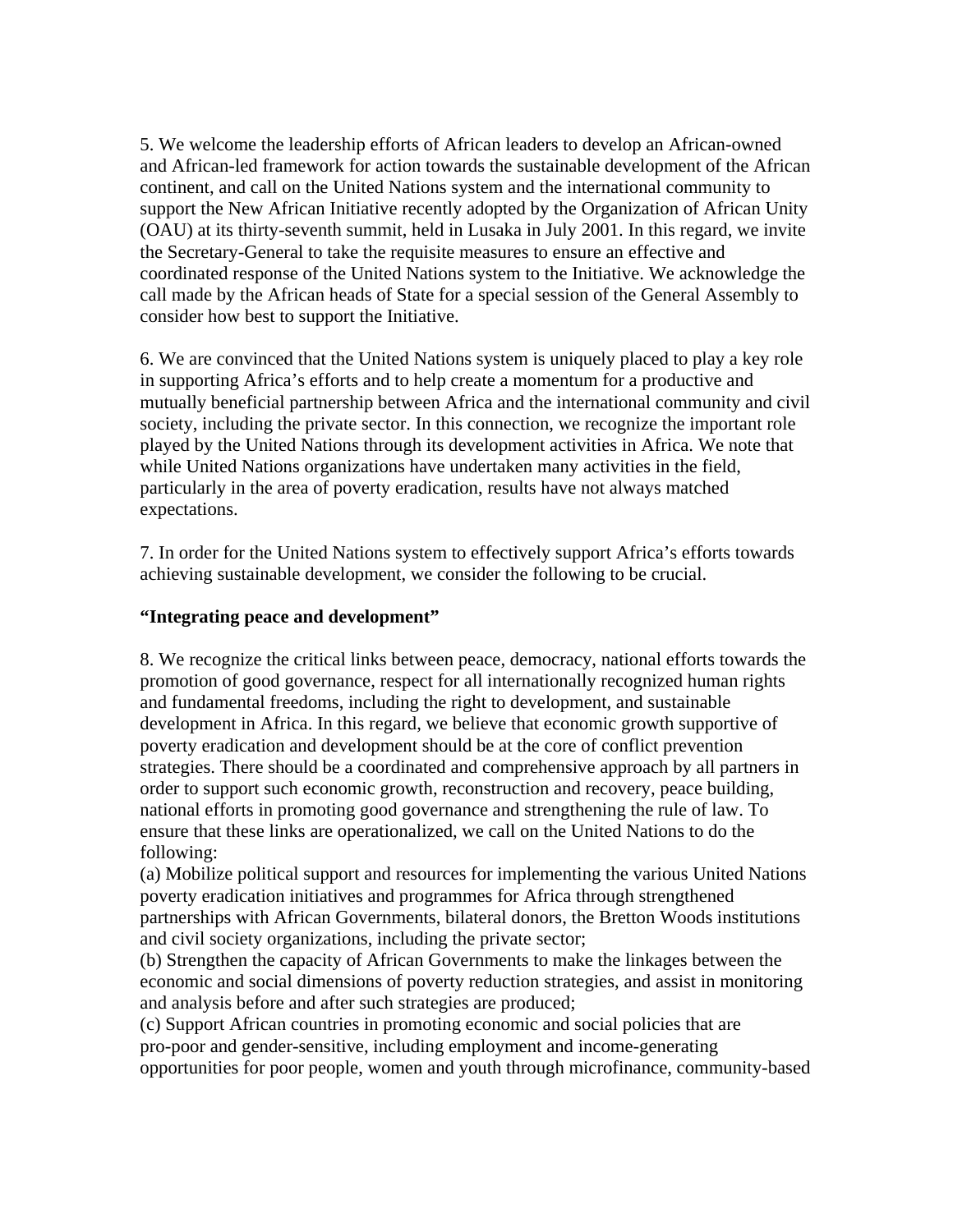development and decentralization, enterprise development, food security plans, adequate nutrition and land tenure. In this connection, strengthen the .Jobs for Africa. programme; (d) Combine peace-building, emergency assistance and longer-term development support measures in a comprehensive and coherent response in special development situations, paying particular attention to the social reintegration of displaced persons, refugees returning to their countries of origin and ex-combatants, the destruction of weapons, including anti-personnel mines, the control of small arms and light weapons, community reconciliation, strengthening and rebuilding of democratic and other institutions, environmental regeneration and protection, and reconstruction of economic, social and physical infrastructure, ensuring that the development dimension is taken into account both at the headquarters and in the field;

(e) Explore the feasibility of creating a sub-regional United Nations coordinating capability, possibly by using existing United Nations regional offices, which would assist the United Nations system in setting integrated policies and strategies, ensure the harmonization of activities and lend support to national and sub-regional peace-building efforts and initiatives, while supporting sub-regional integration, and to that end to request the Secretary-General to report to the Council on the most cost-efficient and effective avenue for the creation of such capability.

9. Recognizing that the primary responsibility for successful peace-building and conflict prevention rests with Governments and is predicated on an effective cooperation between the concerned national Governments and all international partners, including the United Nations system, the international financial institutions, regional and sub-regional organizations, NGOs, bilateral donors, other countries and, where appropriate, the private sector, we call on all partners to take an active part in the efforts to ensure that targeted interventions are coordinated and sequenced in such a way as to enhance their impact at the country and sub-regional levels.

10. We recall that the General Assembly, in its resolution 55/217, requested the Council to consider the creation of an ad hoc advisory group on countries emerging from conflict with a view to assessing their humanitarian and economic needs and elaborating a longterm programme of support for implementation that begins with the integration of relief into development. In this context, we request the Secretary-General to seek the views of member States and to present a report with proposals on the mandate, composition and modalities of work of such an advisory group, taking into account those views, for the consideration of the Council within the first quarter of 2002.

### **"Development of human capital**

11. We are also deeply concerned that Africa's efforts to reverse its low human capital development are being severely challenged by a worsening health crisis, including HIV/AIDS, malaria, tuberculosis and other infectious diseases. We welcome the Abuja Declaration on HIV/AIDS, Tuberculosis and Other Related Infectious Diseases, and the outcome of the special session of the General Assembly on HIV/AIDS, and call for their implementation in order to support Africa's efforts in this area, including the need for generous contributions to the fight against HIV/AIDS and other communicable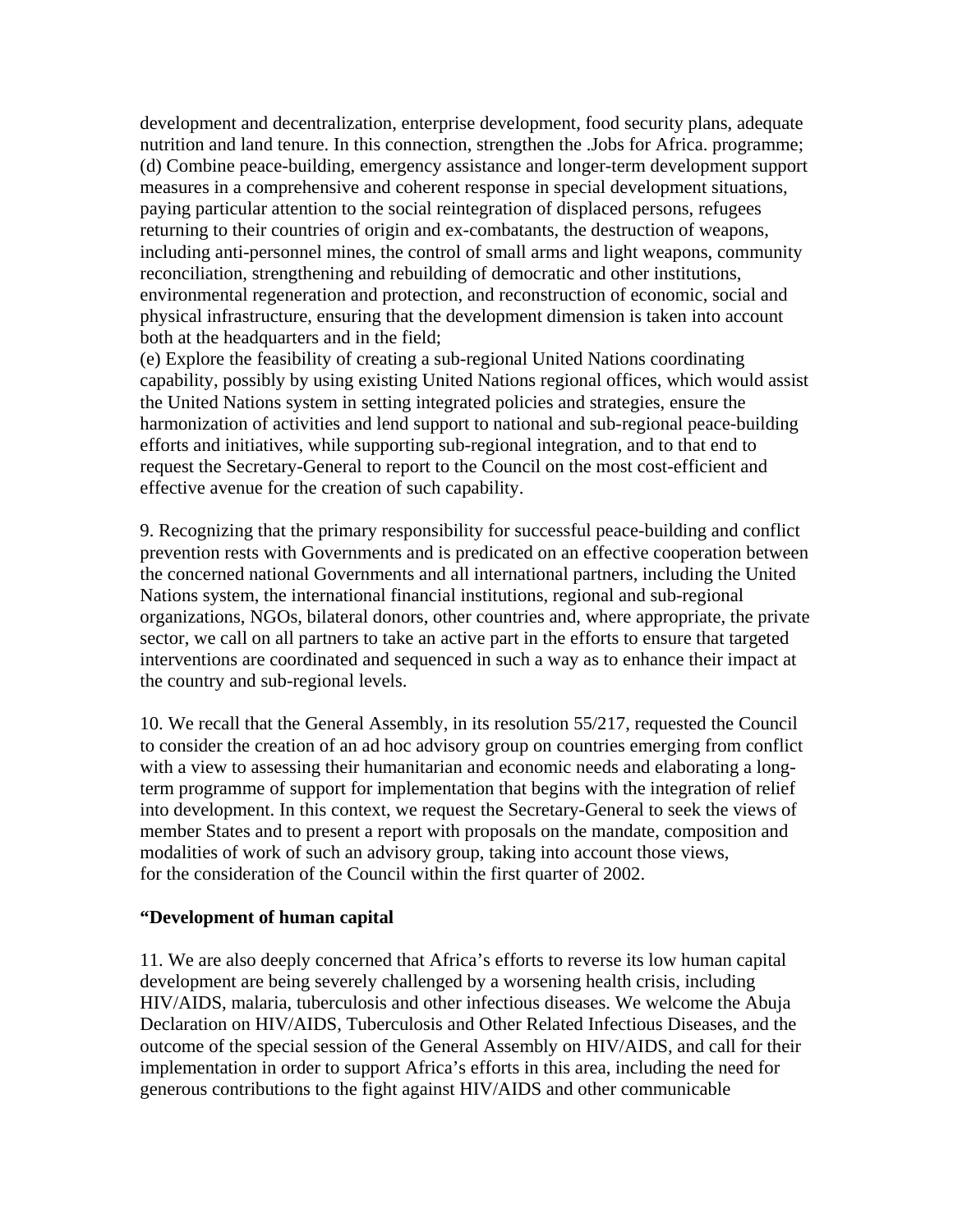diseases, including through a global HIV/AIDS and health fund.

12. Given the multi-sectoral impact of HIV/AIDS, we call on all funds, programmes and agencies which have not yet done so to mainstream AIDS prevention into their activities, paying particular attention to building national capacity to develop and implement comprehensive national strategies for HIV/AIDS prevention, care, support and treatment. We also urge the relevant organizations to assist in building national and regional capacity to tackle malaria, tuberculosis and other major diseases afflicting the region. We take note of the work of United Nations agencies, in particular the World Health Organization and the International Atomic Energy Agency, in addressing drug-resistant malaria, and also encourage the stakeholders of the Roll Back Malaria Campaign to replicate their success stories. We also welcome the Global Alliance for Vaccines and Immunizations, ongoing governmental programmes and other public-private partnerships in the health sector.

13. We assign high importance to achieving universal primary education, eliminating gender disparities in primary and secondary education by 2005 and achieving gender equality in education by 2015, with a focus on ensuring girls. full and equal access to and achievement of a basic education of good quality through such initiatives as the United Nations girls' education initiative. We are convinced that new and innovative measures should be undertaken to enable African countries to meet the international development goals in education and at the same time develop the skills required by the new knowledge-based global economy. We therefore encourage the following: (a) The replication in low-enrolment countries in Africa of successful United Nations programmes designed to ensure the attendance and retention of children in school, in particular girls, such as the World Food Programme Food for Thought programme; (b) Implementation of the Dakar Framework for Action on Education for All and enhanced assistance to African countries in implementing and integrating Education for All into their national development and poverty eradication strategies, including, where appropriate, in sector-wide programmes and their poverty reduction strategy papers; (c) Expansion of sub-regional capacity training programmes and advocacy for regional specialization of academic training in order to maximize synergies and resources; (d) Concerted efforts to facilitate rapid and cost-effective development of human capital through increased, innovative and effective use of information and communication technologies in training, institutional capacity-building and education, including distance learning, technical, vocational and tertiary education;

(e) Assistance to African countries to undertake an audit of human capital development capacity needs and to devise strategies for addressing them in order to achieve the international development goals, including evaluation of efforts so far made to build such capacity in Africa.

14. We also encourage all partners to support United Nations-assisted and other relevant networks and centres of excellence, and urge them to provide incentives to private enterprise to facilitate the transfer of technology to African countries and to assist with the development of their science and technology capacity.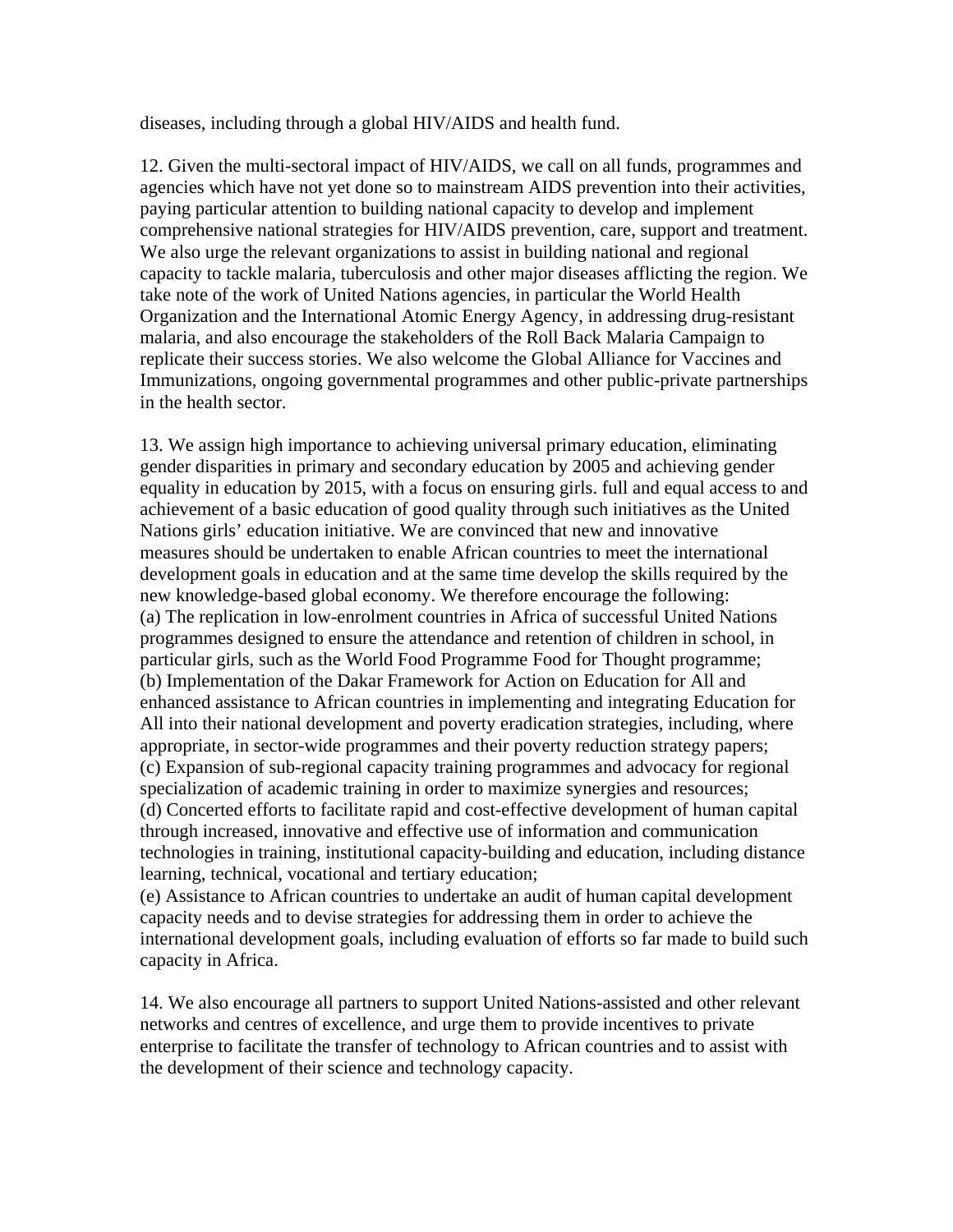# **"Environment and development"**

15. We recognize the importance of the integration of environmental concerns into policies designed to support economic and social development, and emphasize the role that sustainable use and management of resources can play in achieving sustainable development. We also recognize the importance of addressing in an interrelated and mutually supportive manner the three dimensions of sustainable development.

# **"Agriculture and food security"**

16. We recognize the critical links between agriculture, increased food production, access to food, agricultural diversification and rural development, and enhancing food security. In this regard, we strongly call for:

(a) Strengthened measures by and enhanced assistance to the African countries in their fight against land degradation, drought and desertification, and by multilateral and bilateral donors and through public and private partnerships;

(b) Accelerated implementation of all water-related operational activities of the United Nations system related to increasing access to safe water for household and agricultural use;

(c) The support for and replication of success stories being coordinated and implemented by the United Nations system, including support for research on drought resistant staple crops, such as the .New rice for Africa. project and the control of the tsetse fly;

(d) Advocacy by the United Nations system for trade rules that promote food security, including through fair market access for agricultural products, and the implementation of the Marrakech Decision on Measures Concerning the Possible Negative Effects of the Reform Programme on Least Developed and Net Food- Importing Developing Countries: $3<sup>3</sup>$ 

(e) Due priority in domestic and external resource mobilization for agricultural and rural development, including the provision of infrastructure and the inclusion of food, agriculture and rural development in the poverty reduction strategy paper process, where appropriate;

(f) Promotion of measures to increase food production and access to food, land, credit and technology;

(g) Support the efforts of Governments to review, as appropriate, their ongoing national food security policies with a view to filling gaps, identifying and removing obstacles and taking adequate measures;

(h) Reaffirm the goal to halve the number of those suffering from hunger by 2015, and include the goal as part of poverty eradication programmes and relevant initiatives for Africa.

# **"Diversification of African economies"**

17. We recognize the role that increased diversification and competitiveness of economies can play in promoting sustained economic growth and sustainable development and poverty eradication in African countries. Consequently,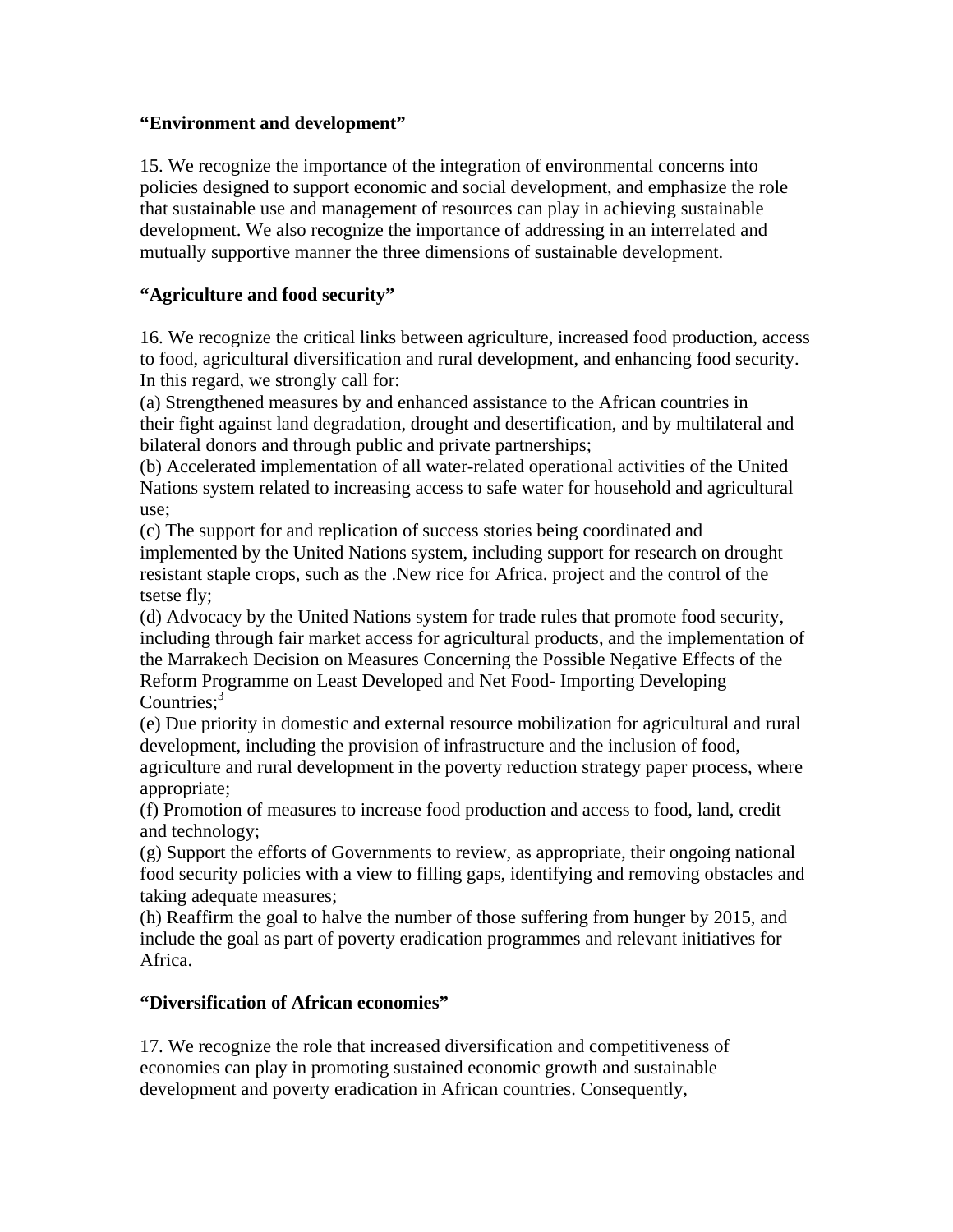we call for:

(a) Support for the development of enterprises in the manufacturing, services and other sectors, including small and medium-sized enterprises, in order to increase the value of production and trade, including processing of primary commodities of the region, and moving into higher value-added resource-based industries;

(b) Further support for the implementation of Africa's industrialization strategies, particularly the Alliance for Africa's Industrialization;

(c) Promotion of effective linkages between manufacturing industries and agriculture in order to properly use agro-industrial opportunities for development;

(d) Further actions to address high transaction costs.

### **"Mobilization of resources for development"**

18. We are gravely concerned that if current trends continue the majority of African countries will be unable to achieve the international development goals, including those reaffirmed by the Millennium Declaration. In this context, the urgent mobilization of domestic and external resources is required if African countries are to reverse the rising tide of poverty. The United Nations system should therefore:

(a) Upon request, provide policy advice on appropriate domestic strategies to mobilize domestic resources and attract foreign investment, for example in the areas of improved revenue collection, improved intermediation of savings and investment, measures for encouraging the return of flight capital while providing technical assistance to strengthen key institutions, assisting in building capacity to attract and service domestic and foreign investors, and improving public financial management and fighting corruption in the public and private sectors;

(b) Strengthen the capacity of African countries to monitor and manage their debt; (c) Assist African Governments, upon request, in expanding the formal sector of the economy in order to, inter alia, increase economic growth and broaden the tax base; (d) Develop joint programmes for assisting African countries in the formulation and implementation of national and subregional diversification strategies that would lead to the expansion of trade and increased export earnings;

(e) Support the efforts of African countries to overcome supply-side constraints, and in this regard contribute to strengthening trade-related technical assistance to enhance their participation in the multilateral trading system, paying particular attention to helping African countries to reach internationally agreed technical standards through, inter alia, the implementation of the Integrated Framework for Trade-related Technical Assistance for Least Developed Countries. Help African countries to build capacities in order to participate effectively in any multilateral trade negotiations and in order to address the implementation concerns of developing countries;

(f) Expand its network of partnerships with the private sector and foundations so as to secure additional sources of funding for poverty eradication programmes. In this regard, we assert that these additional funds are complementary to and not a substitute for official development assistance (ODA);

(g) Assist African countries, where appropriate, in enhancing their absorptive capacity for international development assistance, including ODA.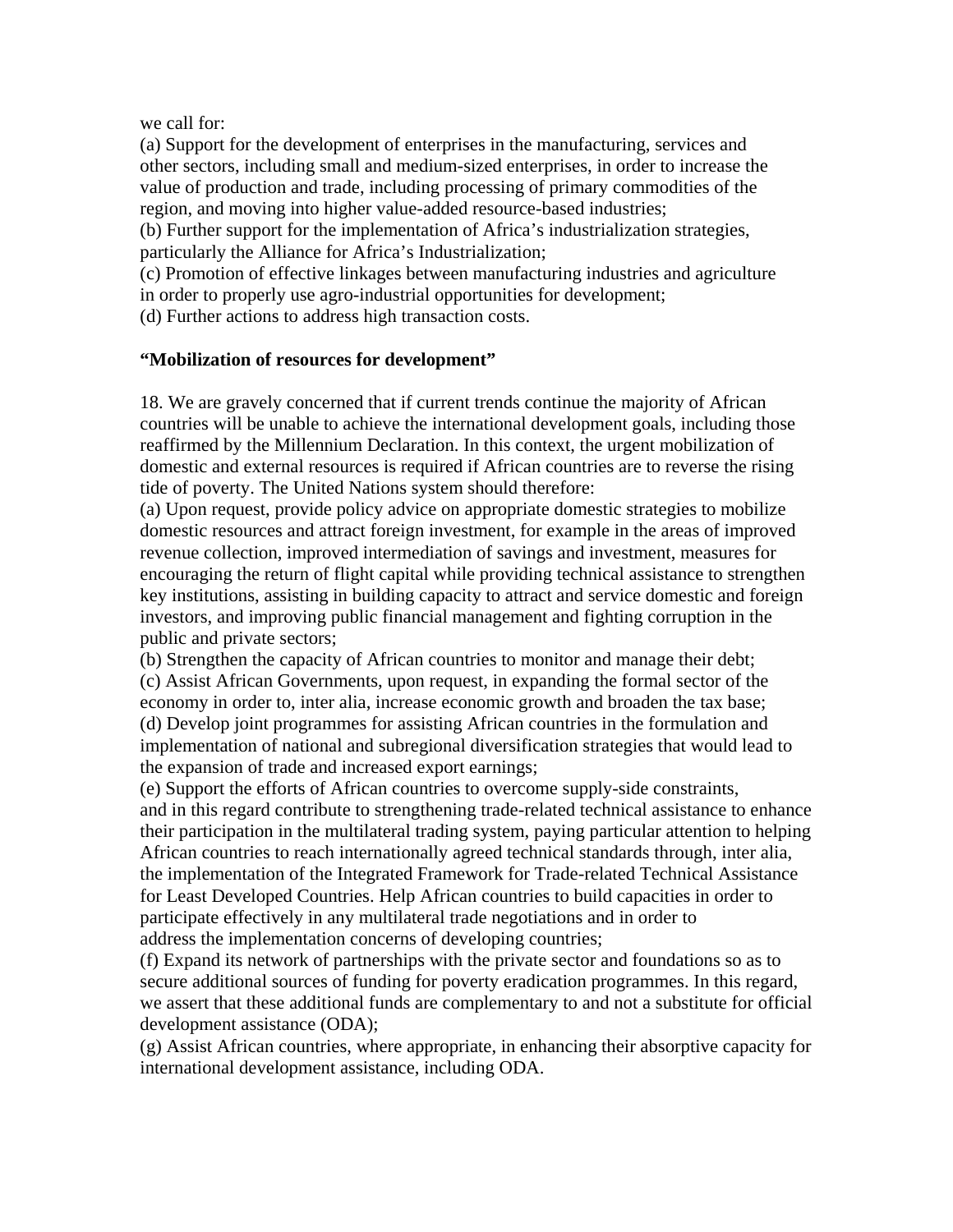19. We recognize that the support of the international community, especially the donor community, is necessary to maximize the impact of the actions of the United Nations system to increase resources for development. We also recognize that, despite the positive effects that an enabling environment with good governance, sound macroeconomic policies and efficient management of public revenue and expenditure, can achieve in terms of mobilization of local resources, external finance, in particular ODA, will remain, for African countries, a critical resource for achieving the international development goals. Consequently, we call for:

(a) Strengthened efforts by developed countries to meet as soon as possible the ODA targets of 0.7 per cent of their gross national product (GNP) and the targets of earmarking 0.15 per cent to 0.20 per cent of GNP for the least developed countries, as agreed, and to grant more generous development assistance, including voluntary contributions to core resources of United Nations funds, programmes and specialized agencies, to African countries for their sustainable development, in particular poverty eradication programmes;

(b) The effective and improved coordination of the delivery of ODA by all development partners;

(c) The implementation of the Organisation for Economic Cooperation and Development/ Development Assistance Committee recommendation on the untying of aid to least developed countries;

(d) The full, speedy and effective implementation of the enhanced heavily indebted poor countries (HIPC) initiative for eligible African countries through new and additional resources, as needed, and the adoption by eligible countries of the policy measures required to join the initiative, while stressing the importance of continued flexibility with regard to the eligibility criteria for the enhanced HIPC initiative, in particular for countries in post-conflict situations;

(e) Advance the development dimension of international trade and accelerate the beneficial integration of African countries into the global economy, including by improving and ensuring preferential and effective market access, and by encouraging action that would enhance the diversification of African economies with the goal of increasing the predictability of earnings, greater economic security, poverty eradication and greater domestic savings;

(f) Particular attention to the special needs of Africa in the International Conference on Financing for Development, in the context of assisting the region in meeting the international development goals.

### **"Harmonization and coordination of development assistance to Africa"**

20. We welcome the recent emphasis in the development community on the need to work collaboratively to enhance the impact of development assistance, especially as regards those activities geared towards poverty eradication. The United Nations can play an important role in fostering harmonization and coordination of bilateral and multilateral development cooperation activities in support of national plans and programmes. In order to more effectively play this role, the Secretary-General should ensure that all the programmes and activities of the United Nations are coordinated with a view to reducing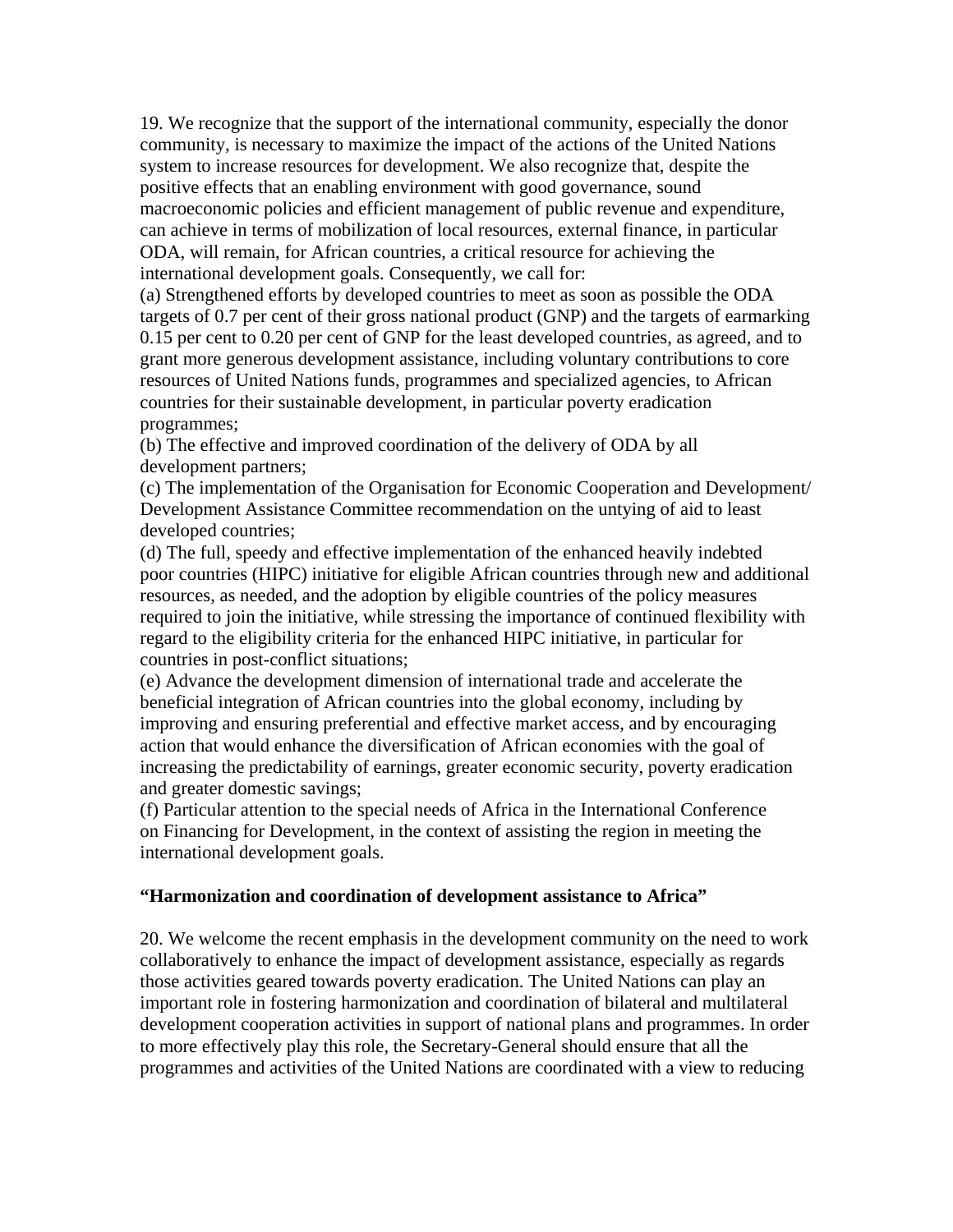the transaction costs of its operational activities in Africa. The United Nations can do so by further strengthening coordination through:

(a) Strengthening the resident coordinator system, accelerating and harmonization of programming cycles, and aligning and simplifying the rules and procedures used by the various funds, programmes and specialized agencies;

(b) Encouraging the use of joint programmes, where appropriate, by the United Nations organizations, as has been effectively demonstrated by the Joint United Nations Programme on HIV/AIDS at the global and field levels;

(c) Strengthening complementarity between coordination frameworks, such as the common country assessment, the United Nations Development Assistance Framework and the poverty reduction strategy paper, where they exist, encouraging strengthened and systematic cooperation between the United Nations and the World Bank based on their respective competencies, mandates and comparative advantage, in support of nationally owned strategies towards sustainable development.

21. To increase the effectiveness of its own coordination and to enhance the impact of the work of all partners in the field, the United Nations should encourage:

(a) The more active involvement of bilateral donors in coordination at the field level, inter alia, by using the United Nations common country assessment as a way of promoting policy coherence and joining streamlined thematic groups;

(b) All other non-United Nations partners, including bilateral and multilateral, to make efforts to harmonize the implementation of their initiatives and/or development cooperation activities at the national and regional levels within the context of long-term and comprehensive plans and programmes.

22. We welcome the decision taken by the Administrative Committee on Coordination to redirect United Nations system operational activities in Africa towards supporting African-led regional initiatives and to ensure a better integrated coordination of those activities with national development policies and programmes. To support and strengthen the leading role of African countries in coordinating assistance, the Secretary-General should:

(a) Ensure system-wide support for strengthening of local capacity and institutions to better mobilize and coordinate development assistance;

(b) Promote stronger inter-agency coordination at the headquarters, regional, sub-regional and national levels, while bringing on board other partners with regional and Sub-regional programmes to work closely with the United Nations system, in particular the Economic Commission for Africa and OAU;

(c) Encourage Governments and their development partners to coordinate and harmonize their development activities based on national development strategies, inter alia, by utilizing sector-wide approaches;

(d) Ensure that United Nations policies and operational activities fit into a framework that integrates peace and development, as reaffirmed in section VII of the United Nations Millennium Declaration.

### **"Partnerships for development"**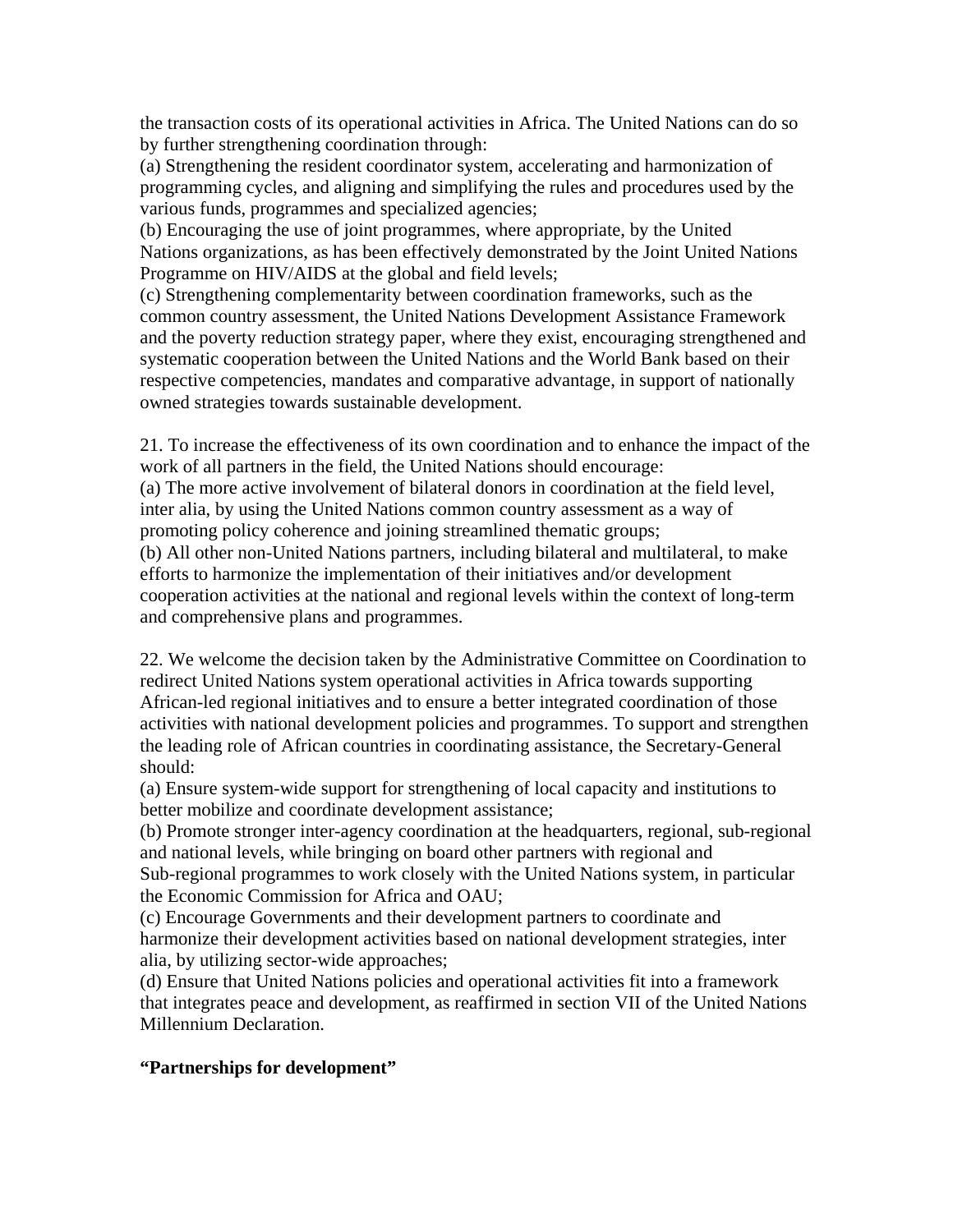23. We believe that public-private partnerships can bring additional technical and financial resources to support African initiatives in health, education, science and technology development, and urge United Nations organizations to expand their partnerships with global civil society, including foundations, the private sector and NGOs. We also call for strengthened public private partnerships to support these priority areas, as well as infrastructure, particularly transport, energy supply, and information and communications. With regard to the latter, we urge the United Nations Information and Communication Technologies Task Force and the Group of Eight Major Industrialized Countries Digital Opportunity Task Force to support African initiatives geared towards narrowing the digital divide, including through mobilizing resources, as appropriate.

24. We call for increased South-South and triangular cooperation, and in this regard note the critical importance of enhanced support for such cooperation to maximizing the benefits of such cooperation in providing African countries with technical assistance in such areas as information and communication technologies, education, professional training, health and capacity-building.

25. We welcome the dialogue between the Group of Eight and representatives from Africa, including at the highest level, and invite the Group of Eight to maintain the dialogue to ensure that the challenges facing the region are given due attention on a regular basis.

# **"United Nations New Agenda for the Development of Africa in the 1990s"**

26. We believe that the preparatory process for the final review and appraisal of the United Nations New Agenda for the Development of Africa in the 1990s, scheduled for September 2002, presents an opportunity for an assessment of the role the United Nations and the international community have played in supporting Africa's priorities, including a comprehensive review of initiatives on Africa. In considering the final review, the General Assembly should take into account how best to improve the effectiveness of United Nations support for Africa's priorities and initiatives, bearing in mind the Secretary-General's 1998 report on the causes of conflict and the promotion of durable peace and sustainable development in Africa. We also request the Secretary-General to review the structures charged with follow up at the Secretariat level.

*Notes* 

1 *Official Records of the Economic and Social Council,2001, Supplement No. 13*  (E/2001/33).

2 General Assembly resolution 55/2.